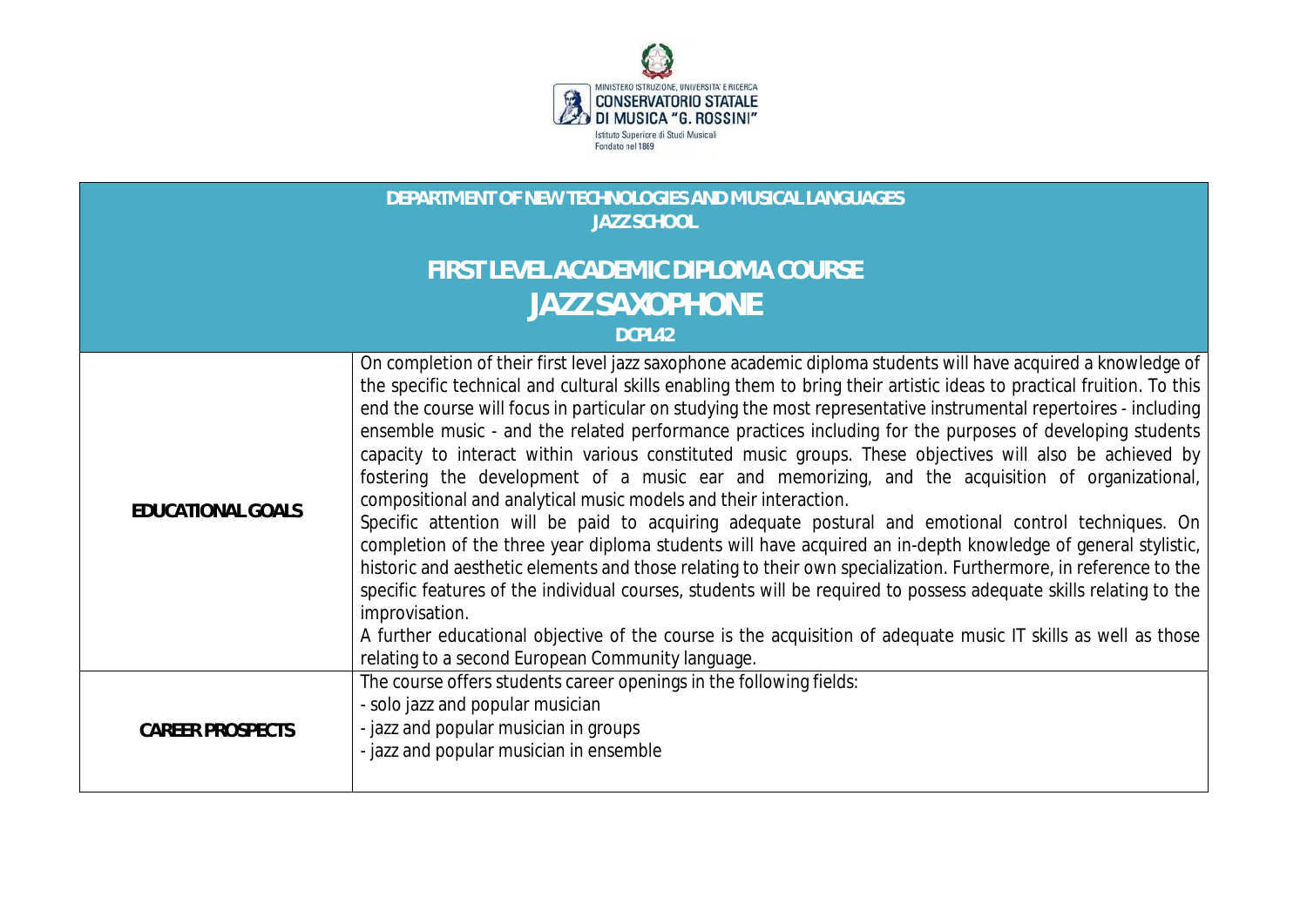| Type of educational activity                                                                          | Subject area                                                          | Sector code | Artistic-subject sector                                      | Subject field                                                   | Type of educational<br>unit | of lessons<br>Hours | of study<br>Hours | Total hours | Academic credits        | Hour/credit ratio | Type of assessment      | otal academic<br>credits |
|-------------------------------------------------------------------------------------------------------|-----------------------------------------------------------------------|-------------|--------------------------------------------------------------|-----------------------------------------------------------------|-----------------------------|---------------------|-------------------|-------------|-------------------------|-------------------|-------------------------|--------------------------|
|                                                                                                       | Theoretical-analytical-practical<br>subjects                          | COTP06      | MUSIC THEORY, RHYTHM AND EAR<br><b>TRAINING</b>              | Music theory                                                    | LC                          | 40                  | 110               | 150         | 6                       | 27%               | E                       |                          |
| EDUCATIONAL ACTIVITIES<br>RELATING TO THE CORE                                                        | Musicological subjects                                                | CODM06      | HISTORY OF JAZZ, IMPROVISED AND<br><b>AUDIOTACTILE MUSIC</b> | History of jazz                                                 | LC                          | 30                  | 95                | 125         | 5                       | 24%               | ID                      | 14                       |
| <b>EDUCATION PROGRAM</b>                                                                              | Jazz, improvised and<br>audiotactile music<br>interpretation subjects | COMJ09      | JAZZ PIANO                                                   | Piano for jazz instrument and<br>singing                        | $\mathbf{H}$                | 10                  | 65                | 75          | $\overline{\mathbf{3}}$ | 13%               | ID                      |                          |
| SPECIFIC EDUCATIONAL<br><b>ACTIVITIES</b>                                                             | Jazz, improvised and<br>audiotactile music<br>interpretation subjects | COMJ06      | JAZZ SAXOPHONE                                               | Performance and repertoire<br>practices                         | $\mathbf{H}$                | 30                  | 395               | 425         | 17                      | 7%                | E                       | 33                       |
|                                                                                                       | Composition subjects                                                  | CODC04      | <b>JAZZ COMPOSITION</b>                                      | Jazz harmony                                                    | LC                          | 40                  | 110               | 150         | 6                       | 27%               | E                       |                          |
|                                                                                                       | Ensemble interpretation<br>subjects                                   | COMI06      | JAZZ ENSEMBLE MUSIC                                          | Creative interaction within small,<br>medium and large ensemble | LG                          | 20                  | 105               | 125         | -5                      | 16%               | ID                      |                          |
|                                                                                                       | Ensemble interpretation<br>subjects                                   | COMI08      | MUSICAL IMPROVISATION<br><b>TECHNIQUES</b>                   | Musical improvisation techniques                                | LC                          | 30                  | 95                | 125         | 5                       | 24%               | ID                      |                          |
| <b>SUPPLEMENTARY AND SIMILAR</b><br><b>FDUCATIONAL ACTIVITIES</b>                                     | Composition subjects                                                  | CODC05      | JAZZ ORCHESTRA ARRANGEMENT<br>AND ORCHESTRATION              | Writing and arrangement<br>techniques for various ensemble      | LC                          | 30                  | 95                | 125         | 5                       | 24%               | ID                      | 5                        |
| <b>FURTHER EDUCATIONAL</b><br><b>ACTIVITIES</b>                                                       | Electronic music and sound<br>technology subjects                     | COME05      | MUSIC IT                                                     | Music writing software and IT<br>music publishing               | LC.                         | 16                  | 34                | 50          | 2                       | 32%               | ID                      | $\overline{2}$           |
| <b>ELECTIVE EDUCATIONAL</b><br><b>ACTIVITIES</b>                                                      | ****                                                                  | ****        | ****                                                         | ****                                                            | ****                        | ****                | ****              | 150         | 6                       | ****              | ****                    | 6                        |
| EDUCATIONAL ACTIVITIES<br>RELATING TO THE FINAL EXAM<br>AND KNOWLEDGE OF A<br><b>FOREIGN LANGUAGE</b> |                                                                       |             |                                                              |                                                                 |                             |                     |                   |             |                         |                   |                         | 0                        |
| <b>FIRST YEAR TOTAL</b>                                                                               |                                                                       |             |                                                              |                                                                 |                             | 246                 | 1104              | 1500        | 60                      |                   | $\overline{\mathbf{3}}$ | 60                       |

FIRST YEAR

CAPTIONS: LI = individual lesson E = exam

LC = collective lesson ID = suitability

LG = group lesson

LA = workshop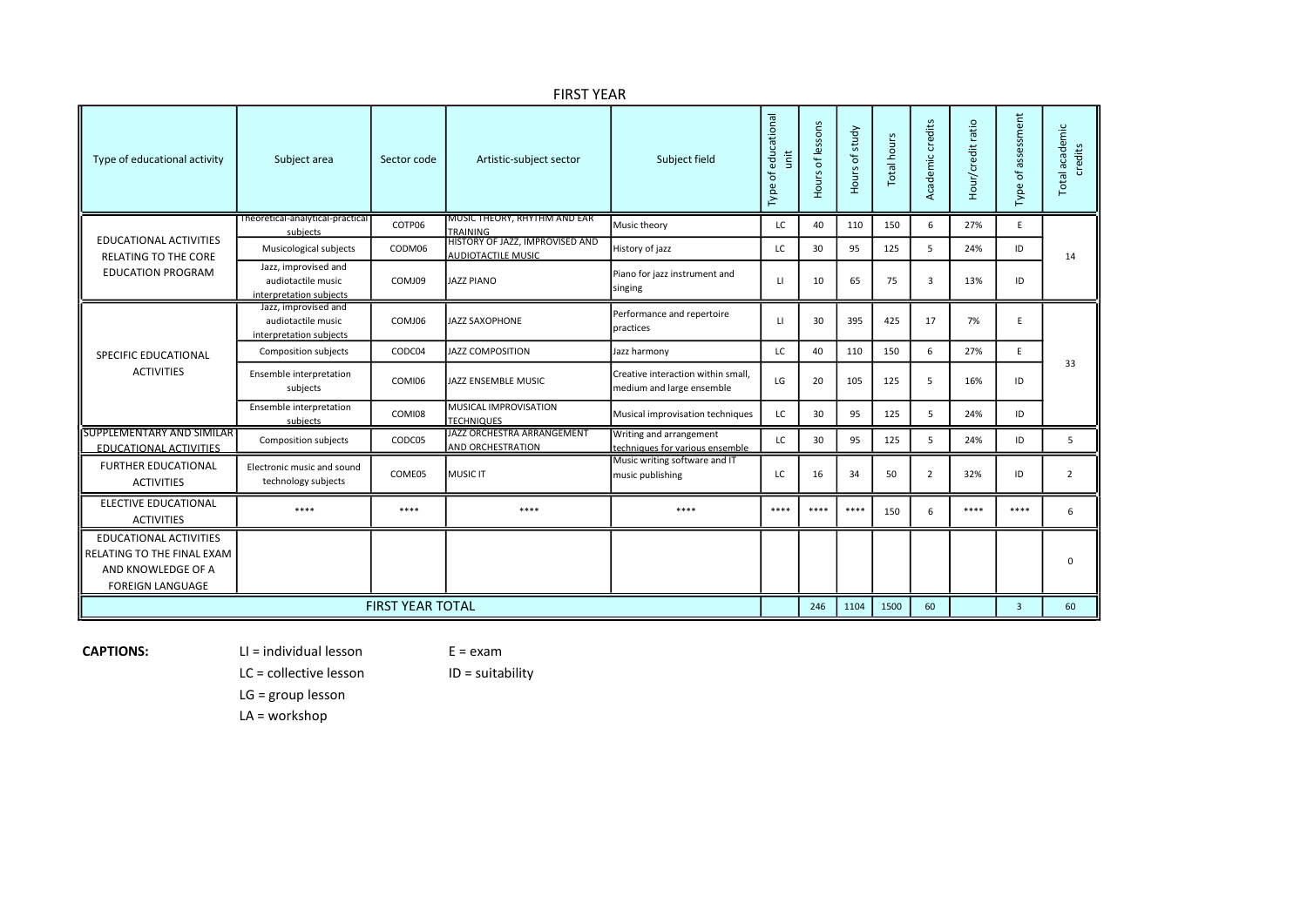| Type of educational activity                                                                          | Subject area                                                          | Sector code | Artistic-subject sector                               | Subject field                                                   | Type of educational<br>unit | Hours of lessons | Hours of study | Total hours | Academic credits        | Hour/credit ratio | Type of assessment | Total academic<br>credits |
|-------------------------------------------------------------------------------------------------------|-----------------------------------------------------------------------|-------------|-------------------------------------------------------|-----------------------------------------------------------------|-----------------------------|------------------|----------------|-------------|-------------------------|-------------------|--------------------|---------------------------|
|                                                                                                       | Theoretical-analytical-practical<br>subjects                          | COTP06      | MUSIC THEORY, RHYTHM AND EAR<br>TRAINING              | Ear training                                                    | LC                          | 40               | 110            | 150         | 6                       | 27%               | E.                 |                           |
| EDUCATIONAL ACTIVITIES                                                                                | Musicological subjects                                                | CODM04      | HISTORY OF MUSIC                                      | History and historiography of<br>music                          | LC                          | 36               | 64             | 100         | $\overline{a}$          | 36%               | E.                 |                           |
| RELATING TO THE CORE<br><b>EDUCATION PROGRAM</b>                                                      | Musicological subjects                                                | CODM06      | HISTORY OF JAZZ, IMPROVISED AND<br>AUDIOTACTILE MUSIC | History of jazz                                                 | LC                          | 30               | 45             | 75          | $\overline{3}$          | 40%               | E                  | 16                        |
|                                                                                                       | Jazz, improvised and<br>audiotactile music<br>interpretation subjects | COMJ09      | JAZZ PIANO                                            | Piano for jazz instrument and<br>singing                        | $\mathbf{u}$                | 10               | 65             | 75          | $\overline{3}$          | 13%               | E.                 |                           |
| SPECIFIC EDUCATIONAL<br><b>ACTIVITIES</b>                                                             | Jazz, improvised and<br>audiotactile music<br>interpretation subjects | COMJ06      | JAZZ SAXOPHONE                                        | Performance and repertoire<br>practices                         | $\mathbf{H}$                | 30               | 370            | 400         | 16                      | 8%                | E                  |                           |
|                                                                                                       | Jazz, improvised and<br>audiotactile music<br>interpretation subjects | COMJ06      | JAZZ SAXOPHONE                                        | Instrument improvisation                                        | $\Box$                      | 10               | 90             | 100         | $\overline{a}$          | 10%               | ID                 |                           |
|                                                                                                       | Composition subjects                                                  | CODC04      | <b>JAZZ COMPOSITION</b>                               | Jazz composition techniques                                     | LC                          | 30               | 70             | 100         | $\overline{4}$          | 30%               | ID                 | 30                        |
|                                                                                                       | Ensemble interpretation<br>subjects                                   | COMI06      | JAZZ ENSEMBLE MUSIC                                   | Creative interaction within small,<br>medium and large ensemble | LG                          | 20               | 55             | 75          | $\overline{\mathbf{3}}$ | 27%               | ID                 |                           |
|                                                                                                       | Ensemble interpretation<br>subjects                                   | COMI08      | MUSICAL IMPROVISATION<br><b>TECHNIQUES</b>            | Musical improvisation techniques                                | LC                          | 20               | 55             | 75          | $\overline{3}$          | 27%               | E.                 |                           |
| SUPPLEMENTARY AND SIMILAR<br>EDUCATIONAL ACTIVITIES                                                   | Composition subjects                                                  | CODC05      | JAZZ ORCHESTRA ARRANGEMENT<br>AND ORCHESTRATION       | Writing and arrangement<br>tecniques for various ensemble       | LC                          | 30               | 70             | 100         | $\overline{a}$          | 30%               | E                  | $\overline{4}$            |
| <b>FURTHER EDUCATIONAL</b><br><b>ACTIVITIES</b>                                                       | Electronic music and sound<br>technology subjects                     | COME05      | <b>MUSIC IT</b>                                       | Music writing software and IT<br>music publishing               | LC                          | 16               | 34             | 50          | $\overline{2}$          | 32%               | E                  | $\overline{2}$            |
| ELECTIVE EDUCATIONAL<br><b>ACTIVITIES</b>                                                             | ****                                                                  | $****$      | ****                                                  | ****                                                            | $****$                      | ****             | $****$         | 150         | 6                       | $****$            | $****$             | 6                         |
| EDUCATIONAL ACTIVITIES<br>RELATING TO THE FINAL EXAM<br>AND KNOWLEDGE OF A<br><b>FOREIGN LANGUAGE</b> | Language subjects                                                     | CODL/02     | EUROPEAN COMMUNITY LANGUAGE                           | European Community language                                     | LC                          | 30               | 20             | 50          | $\overline{2}$          | 60%               | ID                 | $\overline{2}$            |
| <b>SECOND YEAR TOTAL</b>                                                                              |                                                                       |             |                                                       |                                                                 |                             | 302              | 1048           | 1500        | 60                      |                   | 8                  | 60                        |

## SECOND YEAR

CAPTIONS: LI = individual lesson E = exam

 $LC =$  collective lesson  $ID =$  suitability

LG = group lesson

LA = workshop